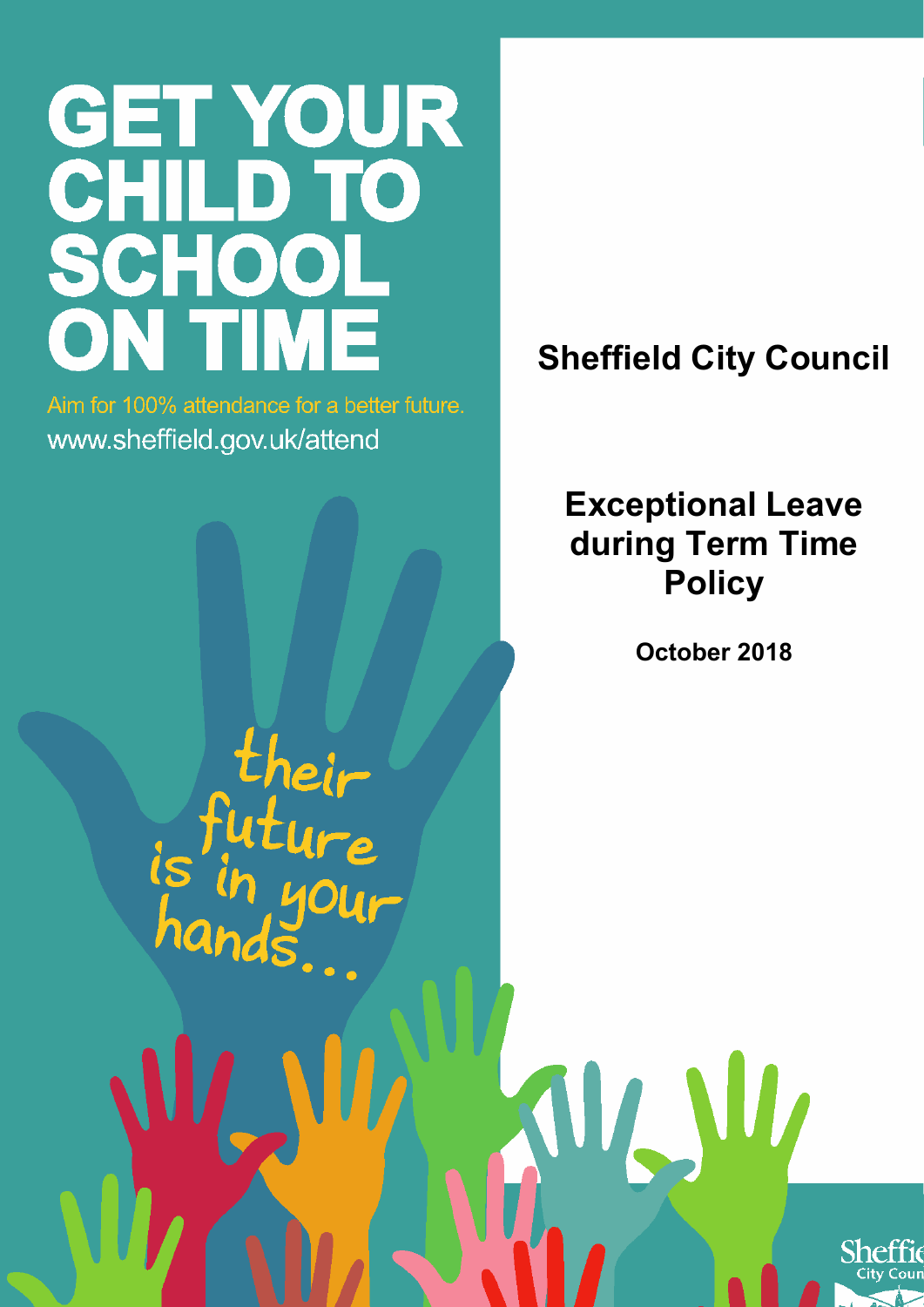#### **Introduction**

1.1 This policy document has been developed to ensure that Children Young People and Families (CYPF) provides a clear statement of intent, expectation and consistent guidance in relation to the management of ALL term time leave of pupils who attend a school in Sheffield. It has been produced to ensure all decisions are within the national legislation.

Legally there is no entitlement for parents to take their child out of school during term time. Any application for leave must be in exceptional circumstances and the head teacher must be satisfied that the circumstances warrant the granting of leave.

- 1.2 Parents can be fined for taking their children out of school during term time without consent from the school.
- 1.3 This policy also responds to the updated guidance issued from Department for Education (DfE) which states:-

#### **Term-time leave**

The [Education \(Pupil Registration\) \(England\) Regulations 2006](http://www.legislation.gov.uk/uksi/2006/1751/contents/made)

Amendments to the 2006 regulations remove references to family holiday and extended leave as well as the statutory threshold of ten school days. **The amendments make clear that head teachers may not grant any leave of absence during term time unless there are exceptional circumstances.** Head teachers should determine the number of school days a child can be away from school if the leave is granted.

1.4 The Policy includes a number of guidance documents and templates to be used alongside this policy, to support schools in managing Exceptional Leave in Term Time and Children Missing from Education.

#### **2. Rationale**

- 2.1 This guidance is provided for parents/carers, schools, and governing bodies, on the process with regard to requesting, considering and the authorising of exceptional term time leave.
- 2.2 This guidance is provided for schools to manage and respond to situations where leave is not authorised or agreed and the procedures for the removal from school roll. This would include parents/carers who prevent their child from attending school regularly without a valid reason for the absence. Examples include: parents/carers who regularly take the extended weekend (Monday or Friday), advantage of last minute deals, or repeated visits abroad.
- 2.3 There may be exceptional circumstances where leave in school term time may be granted. This would be decided by the Head teacher on an individual basis for each request. There is strong evidence to indicate that significant absence from school during term time can have a negative impact upon a child's attainment and learning.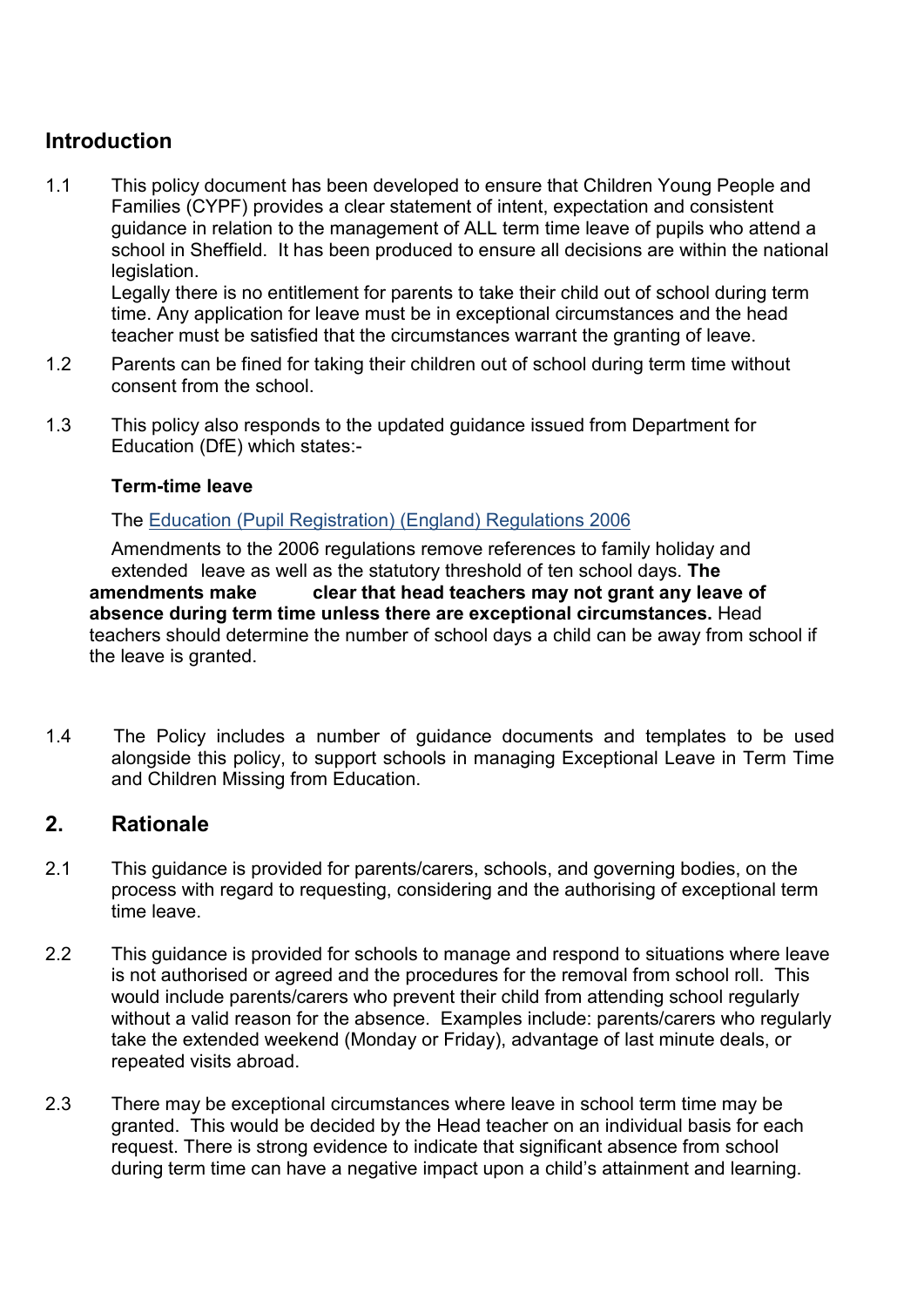2.4 Research has shown that poor attendance impacts negatively on children's attainment. Children have to attend school for 190 days per year, this leaves 175 days (including weekends) free for families to take holidays.

#### **3. Term time leave**

Sheffield Local Authority recognises the important link between regular attendance at school and the educational attainment of children*.* 

- 3.1 Action **may be taken** by Sheffield Local Authority against parents/carers who fail to ensure that their child is properly educated. The action may result in a fine, or an appearance at court.
- 3.2 Parents and carers who regularly take their child out of school in term time may be prosecuted via the Magistrates Court.
- 3.3 Parents/carers are legally required to notify school of their intention to take leave in term time from the school at which their child is registered.
- 3.4 Head teachers of schools will consider all term time leave notifications. Each request for exceptional circumstances must be considered on its own merit and the impact upon the child's learning and wellbeing must be central to the decision made. However, a Head teacher may take into account previous leave requests and other factors related to the child when making their decision.
- 3.5 Parents/carers who do not notify school of term time leave and take their child on 'unauthorised leave', or fail to keep the school informed of changes to leave arrangements, may receive a fine, be prosecuted and/or the children may lose their place at their school.

#### **4. Notifications of term time leave in exceptional circumstances**

- 4.1 Notifications for exceptional term time leave must be made at least 20 school days in advance of any arrangement being made. This will allow sufficient time for the notification to be considered by the school. The notification should be made in writing (letter or email) by the parent/carer using Appendix 1: Notification for Leave in term time form. One form per family per notification should be completed.
- 4.2 Schools should make arrangements to support parents/carers who have low literacy skills or for whom English is not their first language.
- 4.3 Term time leave notifications should include specific start and end dates, as this will formally constitute the leave period.
- 4.4 Parents/carers who are intending to travel abroad with their children during term time should not book travel prior to securing approval from the school.
- 4.5 Any changes to dates agreed by the school will require a re-submission for authorisation prior to departure.
- 4.6 The Head teacher's decision is final.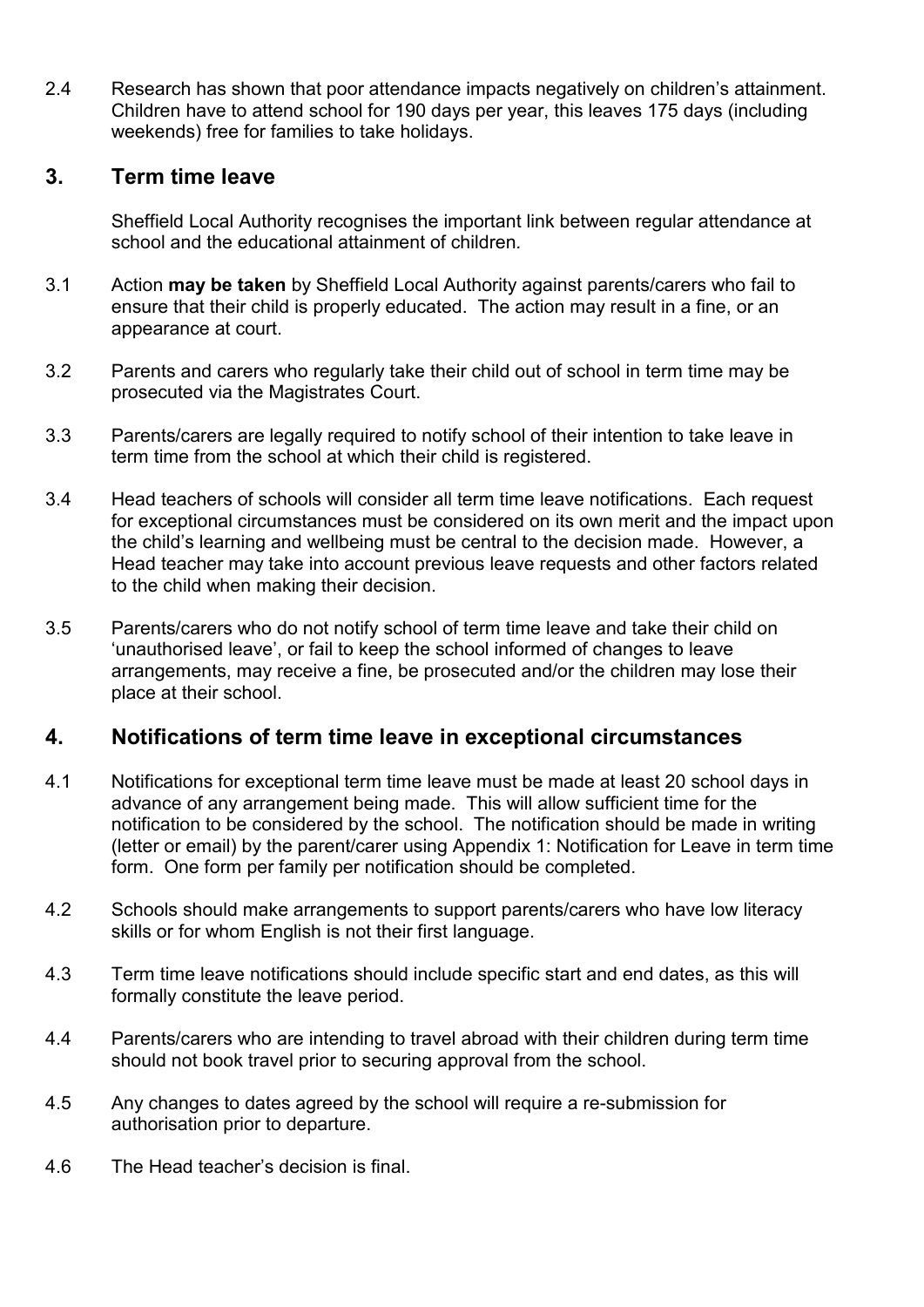#### **5. Family Emergency - where school have not been notified of leave**

- 5.1 There will be some occasions where it has not been possible for the parent/carer to notify school of exceptional term time leave. Whilst emergency situations are often difficult, parents/carers are still required to contact the school at the earliest possible opportunity to inform of the absence and reasons for this.
- 5.2 Parents/carers taking their children out of school due to a family emergency are encouraged to consider:
	- That they have considered the impact and appropriateness for their child ;
	- Whether or not alternative care arrangements could be made for the child to remain in school, e.g. stay with an extended family member;
	- That they have looked at limiting the amount of time absent from school.
- 5.3 Where parents/carers have not notified school of leave, the child is at risk of losing their place at the current school in accordance with Section  $8(h)^1$  $8(h)^1$ . Parents may also receive a penalty fine.

#### **6. Considering the exceptional term time leave notification**

- 6.1 The school should consider the term time leave notification **and only respond to parents when this has been deemed exceptional**
- 6.2 The school will consider all notifications for term time leave in accordance with the current legislation and this guidance.
- 6.3 It is good practice for schools to meet or converse with parents/carers (wherever possible) to discuss any exceptional circumstances raised prior to making the decision.

The school will need to consider each notification on its own merits and whether there are exceptional circumstances for authorising the absence.

#### **7. The decision and informing the parent/carer by the School**

- 7.1 The school will reach a decision and inform parents in **accordance with their own school policy.**
- 7.2 Schools must ensure that appropriate arrangements are made to communicate the decision to families who have low levels of literacy or where English is not the first language.

A decision may result in the term time leave notification being (a) Authorised*[2](#page-3-1)*, (b) Unauthorised*[3](#page-3-2)*or (c) part Authorised and Unauthorised. For example, Mr X has requested 3 weeks term time leave for his child. The school acknowledges that the reason given is important but feels that 3 weeks is excessive and authorise 1 weeks leave, with the remaining 2 weeks being unauthorised.

<span id="page-3-0"></span> <sup>1</sup> The Education (Pupil Registration) (England) Regulations (2006)

<span id="page-3-1"></span><sup>2</sup> Authorised- where the school has agreed that the leave is granted

<span id="page-3-2"></span> $3$  Unauthorised- where the school does not agree that the leave request should be granted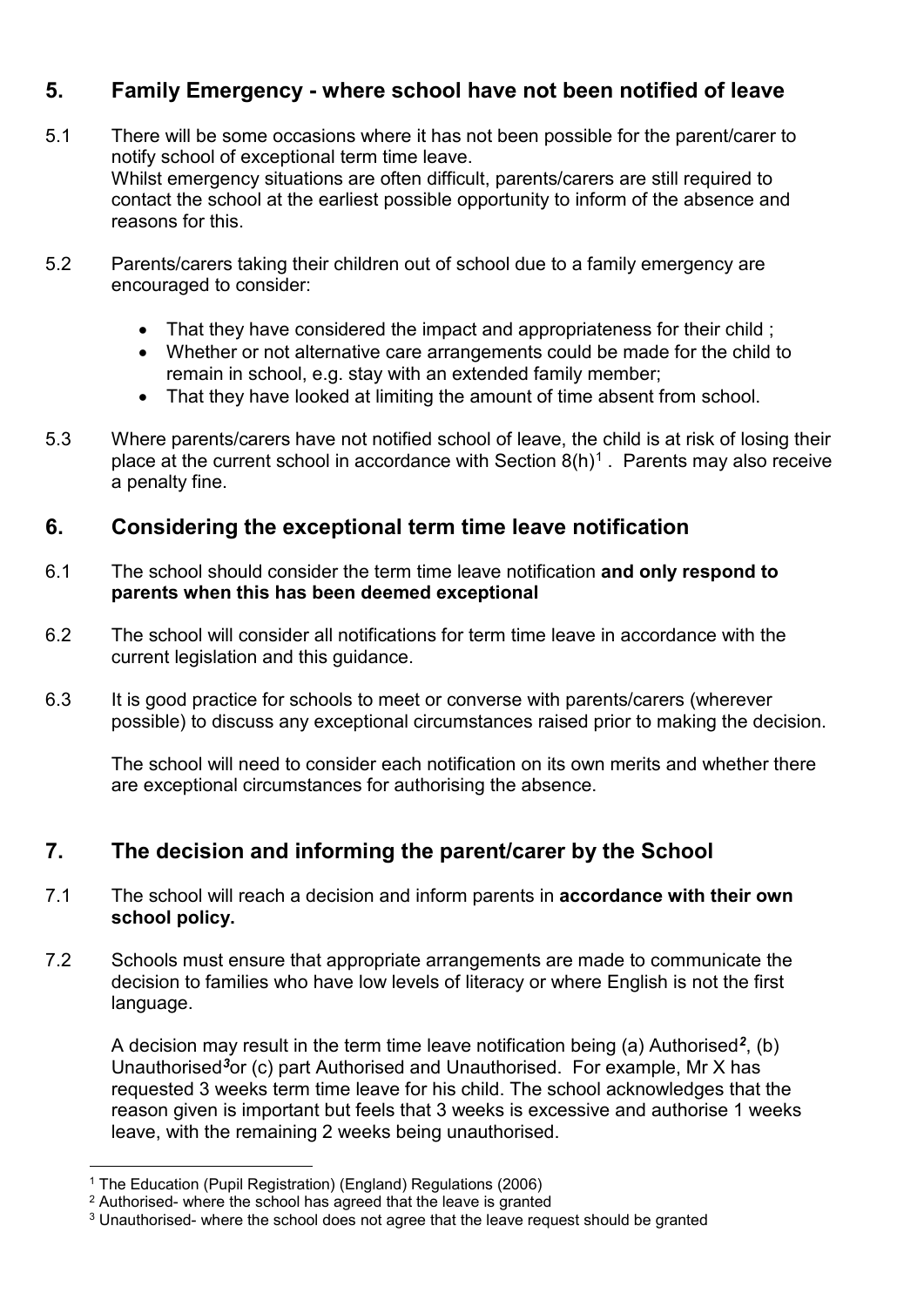### **8. Unauthorised leave Penalty Notice Fine**

- 8.1 If parents/carers choose to take their children out of school during term time for 5 or more consecutive school days (spanning over holiday periods or weekends, would constitute consecutive school days) and this is not authorised by the School, at schools request the Local Authority will issue Fixed Penalty Notice of £60 (if paid in 21 days) or £120 (if paid between 21 and 28 days). Each parent/carer can be issued with a penalty notice, one per parent, issued separately. i.e. one fine per parent/carer per family, regardless of the number of children in the family.
- 8.2 The responsibility for requesting Penalty Notice Fines is with the school and will be issued when requested by the Head Teacher**.**

The School should provide the paperwork for pupils identified and this should include:

- Original notification for term time leave (appendix 1 form)
- Exceptional leave response (if leave granted)
- Appendix 10 evidence letter (if notification not received)
- Up to date attendance certificate showing unauthorised absence
- BLUE Head teachers certificate covering holiday period

#### **9. Recording of Leave by the School**

- 9.1 School attendance registers are legal documents and the information recorded in them can be used as evidence in legal proceedings. It is therefore important that the information contained is accurate and the correct absence code is used. All absences must be coded in accordance with Absence and Attendance Codes: Guidance for Schools and Local Authorities (DCSF, Jan 2009).
	- If leave is not deemed exceptional then G code should be recorded and we would recommend that a penalty notice is requested
	- If the head teacher is not willing to request a penalty notice then we would suggest that H code should be recorded

| <b>CODE</b> | <b>Description</b>                                                             | Category                                     |
|-------------|--------------------------------------------------------------------------------|----------------------------------------------|
| B           | Educated off site (NOT Dual registration)                                      | Authorised<br>(Attending approved            |
|             |                                                                                | educational activity)                        |
| C           | Other Authorised Circumstances (not covered by<br>another code or description) | Authorised                                   |
| Е           | Excluded (No alternative provision made)                                       | Authorised                                   |
| G           | <b>Family Holiday (NOT Agreed or days in excess</b><br>of agreement)           | <b>Unauthorised</b>                          |
| н           | <b>Family Holiday (Agreed) exceptional</b><br>circumstances only               | <b>Authorised</b>                            |
|             | Illness (NOT medical or dental etc. appointments)                              | Authorised                                   |
|             | Interview                                                                      | Authorised                                   |
|             |                                                                                | (Attending approved<br>educational activity) |
| M           | Medical/Dental appointments                                                    | Authorised                                   |
| N           | No reason yet provided for absence                                             | Unauthorised                                 |
| Ω           | Unauthorised absence - not covered by any other<br>code/description)           | Unauthorised                                 |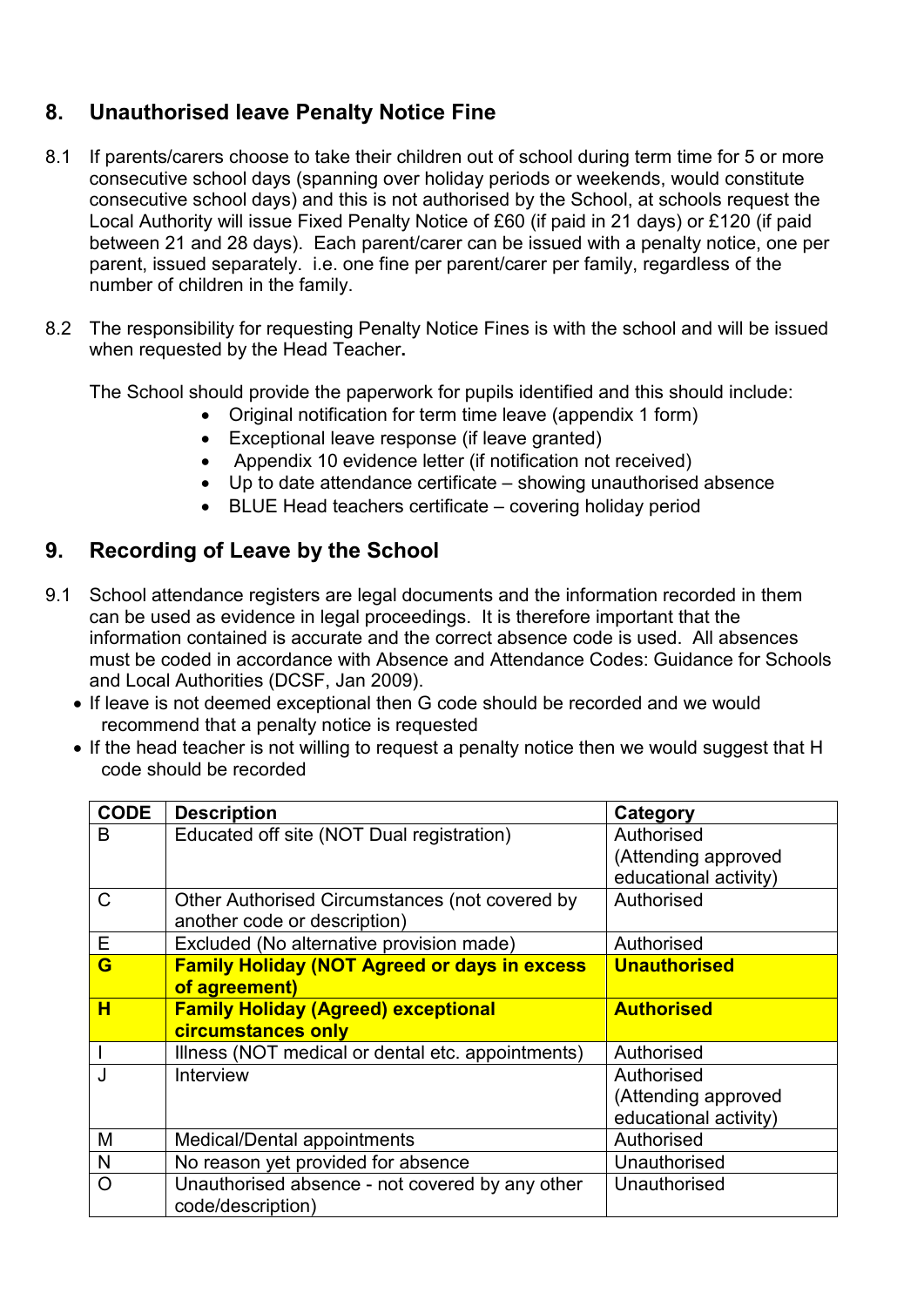| P | Approved sporting activity                                                                                               | Authorised<br>(Attending approved<br>educational activity) |
|---|--------------------------------------------------------------------------------------------------------------------------|------------------------------------------------------------|
| R | Religious observance                                                                                                     | Authorised                                                 |
| S | Study leave - Study leave should be used sparingly<br>and only for Year 11 pupils during mock and public<br>examinations | Authorised                                                 |
|   | <b>Traveller Absence</b>                                                                                                 | Authorised                                                 |
|   | Educational visit or trip                                                                                                | Authorised<br>(Attending approved<br>educational activity) |
| W | Work experience - Work experience under section<br>560 of the Education Act 1996.                                        | Authorised<br>(Attending approved<br>educational activity) |
| D | Dual registration <i>i.e.</i> pupil attending another<br>establishment - indicates dual registration not<br>attendance   | Attending approved<br>educational activity                 |

9.2 Schools may use the code 'D' (dual registered) where they are able to demonstrate that a child will receive suitable education in another education establishment (in the UK or abroad) for a temporary basis. For example, a parent is required to travel abroad due to the nature of their work and they get their child registered at another school for the duration of their visit. The main school is required to ensure that it accurately monitors and records the attendance of the child at the dual registered base.

#### **10. Process for removing a child's details from the school roll**

- 10.1 A child's name can only be removed from school roll if one of the conditions prescribed in the Education (Pupil Registration Regulations) (England) 2006; Section 8(1) is satisfied.
- 10.1 Section  $8(1)(f)^4$  $8(1)(f)^4$  would apply if the child has failed to attend school within 10 school days immediately following the expiry of the period for which leave was granted ('authorised absence '). Section  $8(1)(h)^5$  $8(1)(h)^5$  would apply if the child had been continuously absent from school for a period not less than 20 school days and at no time was that period authorised by the school (unauthorised absence).
- 10.2 In **addition to the above 8(1) f/h,** the school and CYPF must **also** demonstrate that they have satisfied the following two conditions:
	- That the Head teacher does not have reasonable grounds to believe that the child is unable to attend the school by reason of sickness or any unavoidable cause[6](#page-5-2); and
	- That both the Head teacher and the local authority have failed, after reasonable enquiry, to ascertain where the pupil is<sup>[7](#page-5-3)</sup>.

 <sup>4</sup> The Education (Pupil Registration) (England) Regulations 2006, Regulation 8(1)(f)

<span id="page-5-1"></span><span id="page-5-0"></span> $5$  The Education (Pupil Registration) (England) Regulations 2006, Regulation 8(1)(h)

<span id="page-5-2"></span><sup>&</sup>lt;sup>6</sup> Unavoidable is defined as 'something beyond the control of the individual'. Not being able to get return tickets to the UK because of poor planning would not normally be considered unavoidable.

<span id="page-5-3"></span> $^7$  In order to 'ascertain where the pupil is' a school must be able to confirm an exact address (e.g. house number or name, street, area, and country). Simply being told that the child is 'still in America' would not count as ascertaining where the pupil is.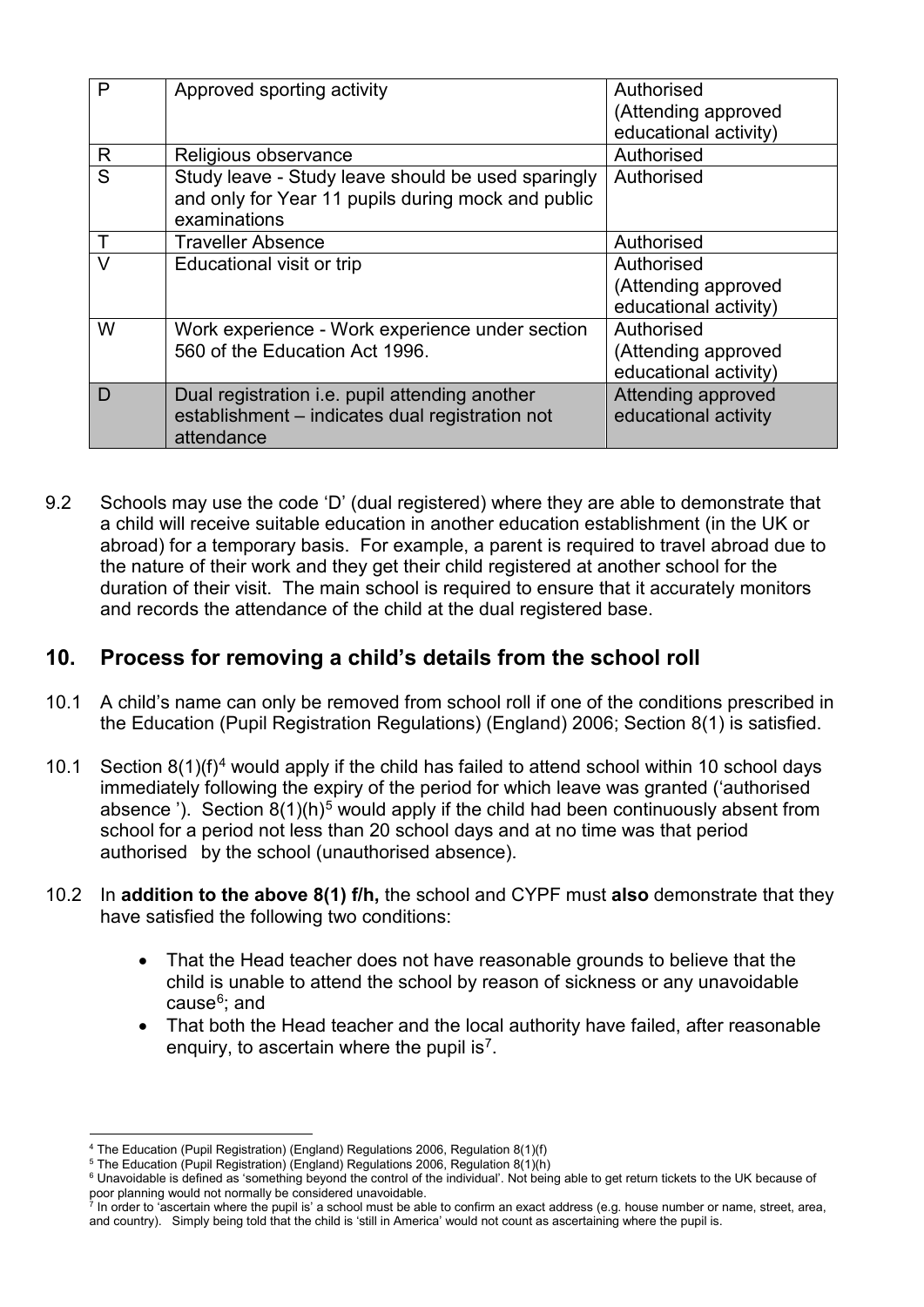- 10.3 Schools should not wait for the expiry of the periods specified above, prior to making enquiries. Enquiries should start on the first day of absence or first day immediately commencing the period for which the child was expected to return to school.
- 10.4 Schools must forward a completed Children Missing from Education (CME) Checklist (Appendix 5) and Pupil Deregistration Request (Appendix 6) to the CME team for all children, who they feel meet one of the legal requirements for deregistration.
- 10.5 The CME team will provide written confirmation (within 10 school days) to the school confirming the date the child can be removed. If a child cannot be removed the CME team will provide the school with an explanation.
- 10.6 The responsibility for the child transfers from the school to the CME Team from the date of the deregistration letter.
- 10.7 Schools must send an electronic Common Transfer File (CTF) to the School to Schools website for all children who have left their school<sup>[8](#page-6-0)</sup>. The electronic transfer of data is a legal requirement under the Education (Pupil Information) Regulations 2005, as amended.
- 10.8 Exceptions to the normal rules regarding deregistration include:
	- Children at a Special School who cannot be removed without the approval of the Special Educational Needs Department [9](#page-6-1)
	- Children who are detained as part of a Court Order who cannot be removed if the period of the Order is less than 4 months<sup>10</sup>.
- 10.9 Legal action can still be pursued against a parent/carer following deregistration from a school. This is because the period of complaint would be taken from the time the child was on roll at the school.
- 10.10 Parents/carers of a child who has legally been removed from the school register will be required to reapply for a school place. There is no guarantee that a child will be able to secure a place at the school from which they have been removed.

#### **11. Sheffield Local Authority and Schools process for dealing with unauthorised absence**

- 11.1 When a Head teacher does not authorise a leave request on legitimate grounds, it sends a clear message to the parent/carer that the school does not agree with the reasons provided by the parent/carer for the request for term time leave. If the parent/carer still takes their child on holiday in school term time the following may apply:
	- Issuing a Fixed Penalty Notice
	- Prosecution for non-payment of the fixed penalty
- 11.2 If Parents/Carers are found guilty of an offence, when prosecuted by magistrates Court, they can be sentenced to a fine, or a community penalty.

<span id="page-6-0"></span><sup>&</sup>lt;sup>8</sup> Where a child has left the UK the CTF file destination code will be 'MMMMMMM' (7 M's). Where a child's whereabouts remain unknown/lost the CTF file destination code will be 'XXXXXXX' (7X's)

<span id="page-6-1"></span><sup>&</sup>lt;sup>9</sup> The Education (Pupil Registration) (England) Regulations 2006, Regulation 8(2)

<span id="page-6-2"></span><sup>&</sup>lt;sup>10</sup> The Education (Pupil Registration) (England) Regulations 2006, Regulation  $8(1)(i)$